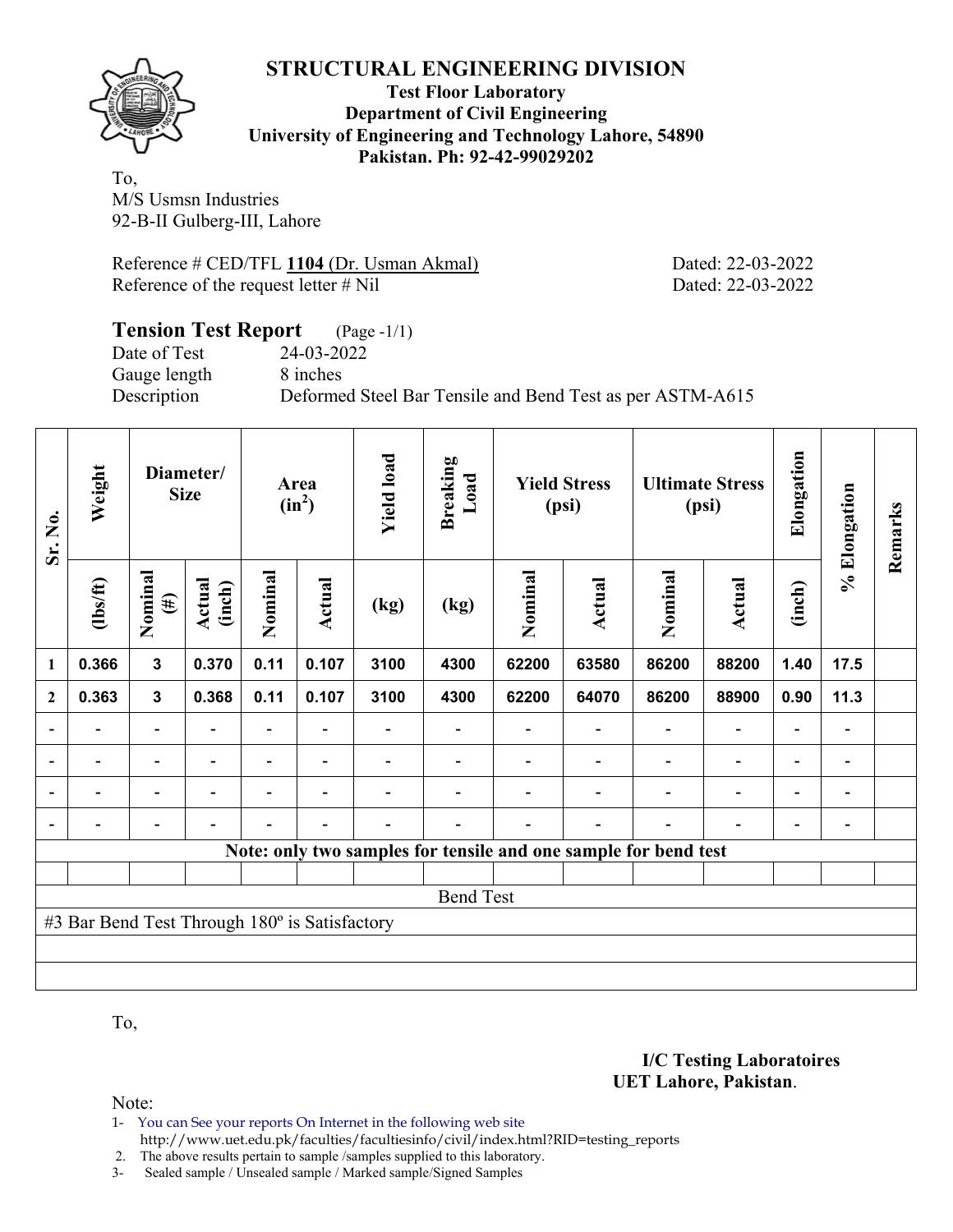

### **Test Floor Laboratory Department of Civil Engineering University of Engineering and Technology Lahore, 54890 Pakistan. Ph: 92-42-99029202**

Project Manager Izhar Construction (Pvt) Ltd Construction of Production Unit for Fabrizio Stylo – QABP Sheikhupura

| Reference # CED/TFL 1107 (Dr. Usman Akmal)             | Dated: 22-03-2022 |
|--------------------------------------------------------|-------------------|
| Reference of the request letter # ICPL/CONST-FS/22/023 | Dated: 22-03-2022 |

# **Tension Test Report** (Page -1/1)

Date of Test 24-03-2022 Gauge length 8 inches

Description Deformed Steel Bar Tensile and Bend Test as per ASTM-A615

| Sr. No.                  | Weight                                        |                          | Diameter/<br><b>Size</b> |                          | Area<br>$(in^2)$ | <b>Yield load</b> | <b>Breaking</b><br>Load                                         |         | <b>Yield Stress</b><br>(psi) |         | <b>Ultimate Stress</b><br>(psi) | Elongation | % Elongation                 | Remarks |
|--------------------------|-----------------------------------------------|--------------------------|--------------------------|--------------------------|------------------|-------------------|-----------------------------------------------------------------|---------|------------------------------|---------|---------------------------------|------------|------------------------------|---------|
|                          | $\frac{2}{10}$                                | Nominal<br>$(\#)$        | <b>Actual</b><br>(inch)  | Nominal                  | Actual           | (kg)              | (kg)                                                            | Nominal | <b>Actual</b>                | Nominal | Actual                          | (inch)     |                              |         |
| 1                        | 0.391                                         | $\mathbf{3}$             | 0.383                    | 0.11                     | 0.115            | 4100              | 5300                                                            | 82200   | 78640                        | 106200  | 101700                          | 1.20       | 15.0                         |         |
| $\mathbf{2}$             | 0.396                                         | $\mathbf{3}$             | 0.385                    | 0.11                     | 0.116            | 4100              | 5300                                                            | 82200   | 77680                        | 106200  | 100500                          | 1.20       | 15.0                         |         |
|                          |                                               | $\overline{\phantom{0}}$ |                          | $\overline{\phantom{0}}$ |                  |                   |                                                                 |         |                              |         |                                 |            |                              |         |
|                          |                                               | -                        |                          |                          |                  |                   |                                                                 |         |                              |         |                                 |            |                              |         |
| $\overline{a}$           |                                               | -                        |                          |                          |                  |                   |                                                                 |         |                              |         |                                 |            | -                            |         |
| $\overline{\phantom{0}}$ |                                               |                          |                          |                          |                  |                   |                                                                 |         |                              |         |                                 |            | $\qquad \qquad \blacksquare$ |         |
|                          |                                               |                          |                          |                          |                  |                   | Note: only two samples for tensile and one sample for bend test |         |                              |         |                                 |            |                              |         |
|                          |                                               |                          |                          |                          |                  |                   |                                                                 |         |                              |         |                                 |            |                              |         |
|                          |                                               |                          |                          |                          |                  |                   | <b>Bend Test</b>                                                |         |                              |         |                                 |            |                              |         |
|                          | #3 Bar Bend Test Through 180° is Satisfactory |                          |                          |                          |                  |                   |                                                                 |         |                              |         |                                 |            |                              |         |
|                          |                                               |                          |                          |                          |                  |                   |                                                                 |         |                              |         |                                 |            |                              |         |
|                          |                                               |                          |                          |                          |                  |                   |                                                                 |         |                              |         |                                 |            |                              |         |

#### **I/C Testing Laboratoires UET Lahore, Pakistan**.

Note:

1- You can See your reports On Internet in the following web site http://www.uet.edu.pk/faculties/facultiesinfo/civil/index.html?RID=testing\_reports

2. The above results pertain to sample / samples supplied to this laboratory.<br>3- Sealed sample / Unsealed sample / Marked sample/Signed Samples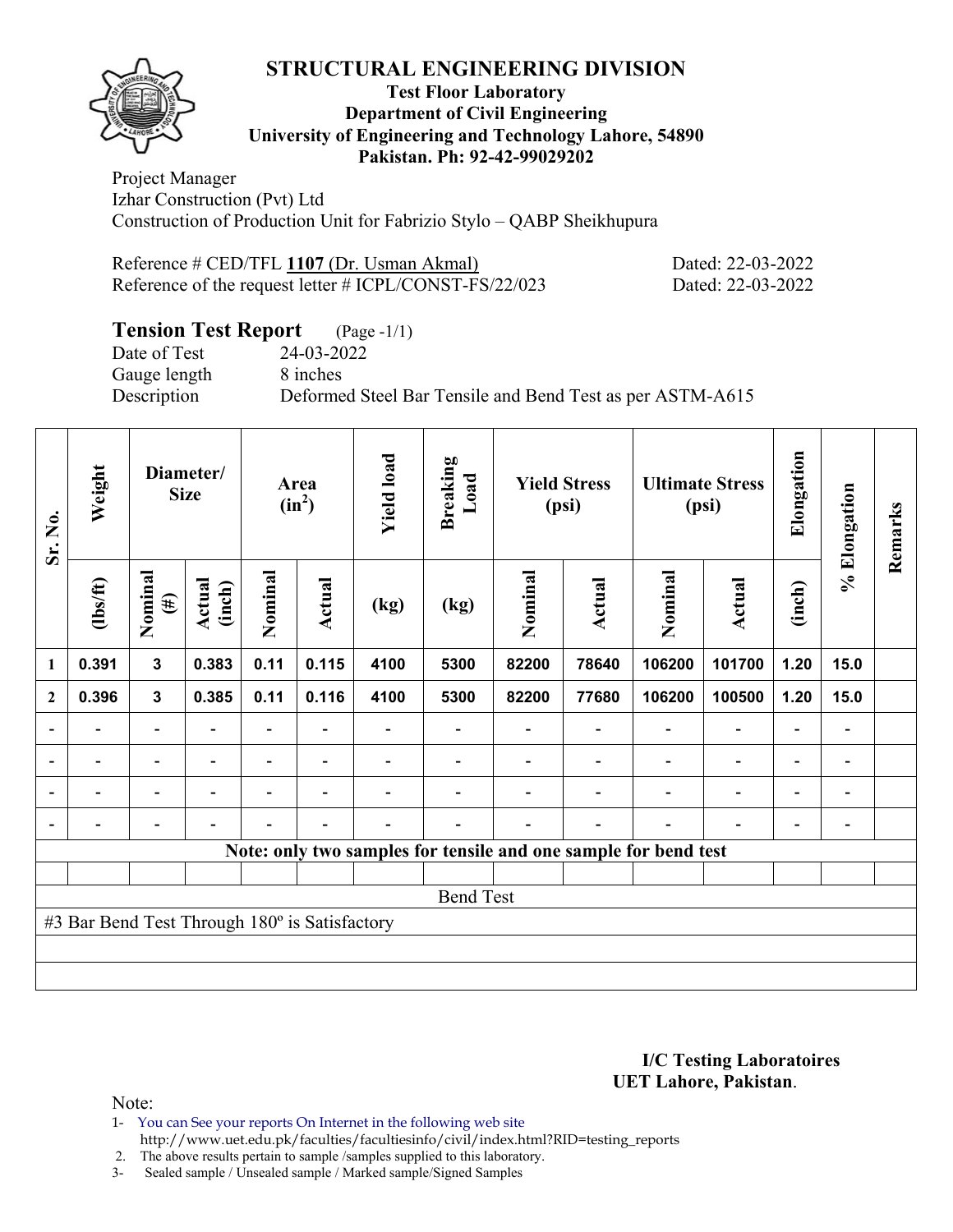

**Test Floor Laboratory Department of Civil Engineering University of Engineering and Technology Lahore, 54890 Pakistan. Ph: 92-42-99029202** 

To, Resident Engineer - I NESPAK Widening od Aik Moria Pull, Lahore

Reference # CED/TFL **1109** (Dr. Usman Akmal) Dated: 22-03-2022 Reference of the request letter # 3772/AMP/103/MWA/04/87-07 Dated: 03-01-2022

# **Tension Test Report** (Page -1/2)

Date of Test 24-03-2022 Gauge length 8 inches

Description Deformed Steel Bar Tensile and Bend Test as per ASTM-A615

| Sr. No.        | Weight                                         |                          | Diameter/<br>size |                          | Area<br>$(in^2)$         | <b>Yield load</b> | <b>Breaking</b><br>Load |         | <b>Yield Stress</b><br>(psi)                                    |                          | <b>Ultimate Stress</b><br>(psi) | Elongation               | % Elongation             | Remarks       |
|----------------|------------------------------------------------|--------------------------|-------------------|--------------------------|--------------------------|-------------------|-------------------------|---------|-----------------------------------------------------------------|--------------------------|---------------------------------|--------------------------|--------------------------|---------------|
|                | (1bs/ft)                                       | Nominal<br>$(\#)$        | Actual<br>(inch)  | Nominal                  | Actual                   | (kg)              | (kg)                    | Nominal | Actual                                                          | Nominal                  | <b>Actual</b>                   | (inch)                   |                          |               |
| 1              | 4.198                                          | 10                       | 1.253             | 1.27                     | 1.234                    | 36200             | 54200                   | 62900   | 64670                                                           | 94100                    | 96900                           | 1.70                     | 21.3                     |               |
| $\overline{2}$ | 4.211                                          | 10                       | 1.255             | 1.27                     | 1.238                    | 37200             | 54800                   | 64600   | 66240                                                           | 95200                    | 97600                           | 1.60                     | 20.0                     | <b>Batala</b> |
|                |                                                |                          |                   |                          |                          |                   |                         |         |                                                                 |                          | $\overline{a}$                  | $\overline{\phantom{0}}$ |                          | Premium Steel |
|                | $\blacksquare$                                 | $\overline{\phantom{a}}$ | $\blacksquare$    | $\blacksquare$           | $\overline{\phantom{a}}$ |                   |                         |         |                                                                 | $\overline{\phantom{0}}$ | $\overline{\phantom{a}}$        | $\overline{\phantom{a}}$ |                          |               |
|                | $\blacksquare$                                 | $\blacksquare$           |                   |                          | $\blacksquare$           |                   |                         |         |                                                                 | $\blacksquare$           | $\overline{\phantom{a}}$        | $\overline{\phantom{a}}$ | $\blacksquare$           |               |
|                |                                                | $\overline{\phantom{0}}$ |                   | $\overline{\phantom{0}}$ | $\overline{\phantom{0}}$ |                   |                         |         | ۰                                                               | $\blacksquare$           | $\overline{\phantom{0}}$        | $\overline{\phantom{a}}$ | $\overline{\phantom{0}}$ |               |
|                |                                                |                          |                   |                          |                          |                   |                         |         | Note: only two samples for tensile and one sample for bend test |                          |                                 |                          |                          |               |
|                |                                                |                          |                   |                          |                          |                   |                         |         |                                                                 |                          |                                 |                          |                          |               |
|                |                                                |                          |                   |                          |                          |                   | <b>Bend Test</b>        |         |                                                                 |                          |                                 |                          |                          |               |
|                | #10 Bar Bend Test Through 180° is Satisfactory |                          |                   |                          |                          |                   |                         |         |                                                                 |                          |                                 |                          |                          |               |
|                |                                                |                          |                   |                          |                          |                   |                         |         |                                                                 |                          |                                 |                          |                          |               |
|                |                                                |                          |                   |                          |                          |                   |                         |         |                                                                 |                          |                                 |                          |                          |               |

**I/C Testing Laboratoires UET Lahore, Pakistan**.

Note:

1- You can See your reports On Internet in the following web site http://www.uet.edu.pk/faculties/facultiesinfo/civil/index.html?RID=testing\_reports

2. The above results pertain to sample /samples supplied to this laboratory.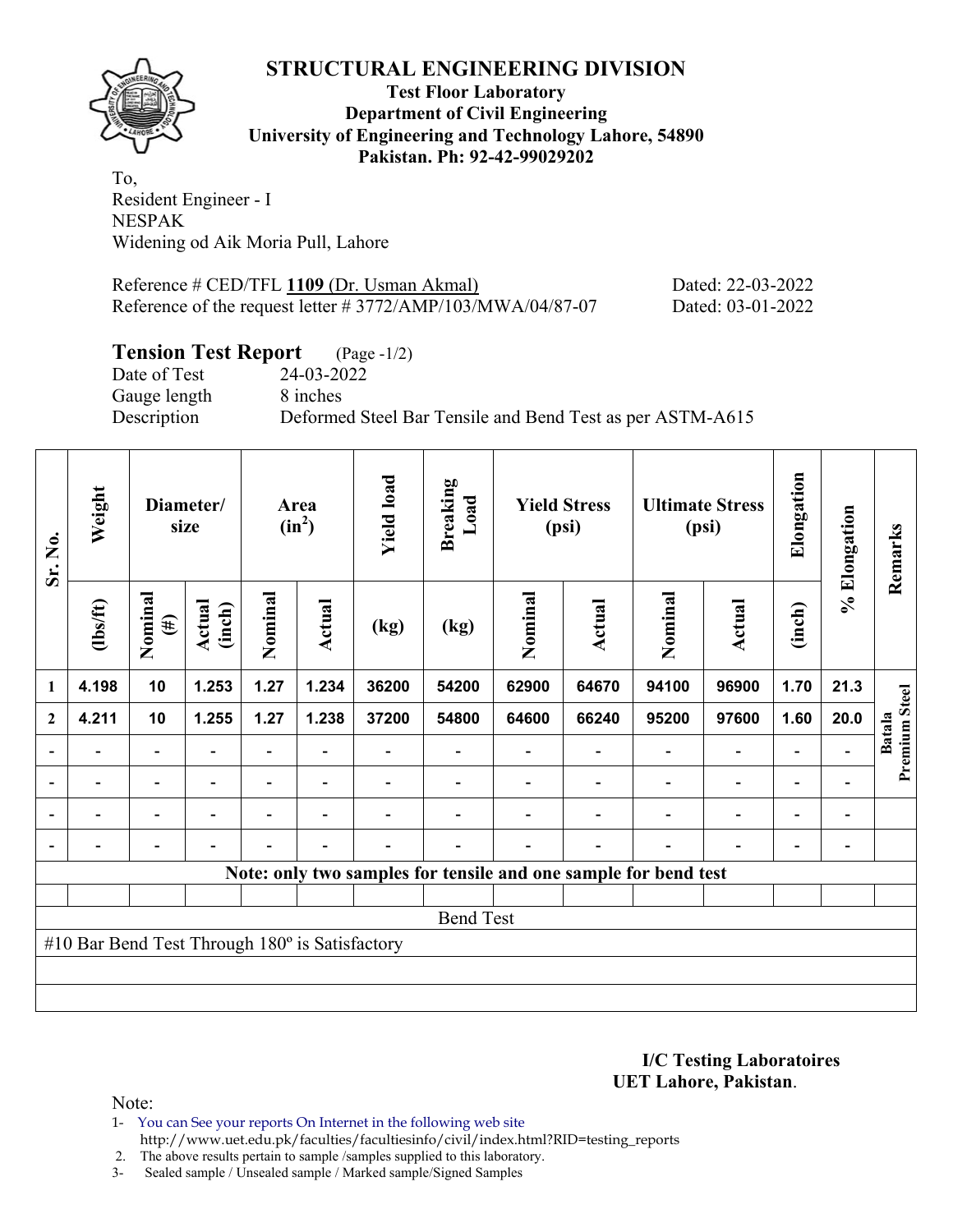

## **Test Floor Laboratory Department of Civil Engineering University of Engineering and Technology Lahore, 54890 Pakistan. Ph: 92-42-99029202**

To, Resident Engineer - I NESPAK Widening od Aik Moria Pull, Lahore

Reference # CED/TFL **1109** (Dr. Usman Akmal) Dated: 22-03-2022 Reference of the request letter # 3772/AMP/103/MWA/04/87-05 Dated: 03-01-2022

# **Tension Test Report** (Page -2/2)

Date of Test 24-03-2022 Gauge length 8 inches

Description Deformed Steel Bar Tensile and Bend Test as per ASTM-A615

| Sr. No.        | Weight                                         |                          | Diameter/<br>size |         | Area<br>$(in^2)$         | <b>Yield load</b> | <b>Breaking</b><br>$\mathbf{L}\mathbf{0}\mathbf{a}\mathbf{d}$ |         | <b>Yield Stress</b><br>(psi)                                    |                | <b>Ultimate Stress</b><br>(psi) | Elongation               | % Elongation                 | Remarks       |
|----------------|------------------------------------------------|--------------------------|-------------------|---------|--------------------------|-------------------|---------------------------------------------------------------|---------|-----------------------------------------------------------------|----------------|---------------------------------|--------------------------|------------------------------|---------------|
|                | $\frac{2}{10}$                                 | Nominal<br>$(\#)$        | Actual<br>(inch)  | Nominal | Actual                   | (kg)              | (kg)                                                          | Nominal | Actual                                                          | Nominal        | Actual                          | (inch)                   |                              |               |
| 1              | 5.323                                          | 11                       | 1.411             | 1.56    | 1.565                    | 44600             | 70200                                                         | 63100   | 62820                                                           | 99200          | 98900                           | 1.50                     | 18.8                         |               |
| $\overline{2}$ | 5.314                                          | 11                       | 1.410             | 1.56    | 1.562                    | 44600             | 70200                                                         | 63100   | 62940                                                           | 99200          | 99100                           | 1.40                     | 17.5                         | <b>Batala</b> |
|                |                                                |                          |                   |         |                          |                   |                                                               |         |                                                                 |                | $\overline{\phantom{0}}$        | $\overline{\phantom{0}}$ |                              | Premium Steel |
|                | $\overline{\phantom{0}}$                       | $\overline{\phantom{a}}$ | $\blacksquare$    |         | $\overline{\phantom{0}}$ |                   |                                                               |         |                                                                 |                | $\overline{a}$                  | $\overline{\phantom{0}}$ |                              |               |
|                | $\overline{\phantom{0}}$                       | $\overline{\phantom{a}}$ |                   |         | $\overline{\phantom{0}}$ |                   |                                                               |         | $\blacksquare$                                                  | $\blacksquare$ | $\overline{\phantom{0}}$        | $\overline{\phantom{0}}$ | $\overline{\phantom{0}}$     |               |
|                | $\overline{\phantom{0}}$                       | $\overline{\phantom{0}}$ |                   |         | $\overline{\phantom{0}}$ |                   |                                                               |         | $\overline{\phantom{0}}$                                        | $\blacksquare$ | $\overline{\phantom{0}}$        | $\overline{\phantom{a}}$ | $\qquad \qquad \blacksquare$ |               |
|                |                                                |                          |                   |         |                          |                   |                                                               |         | Note: only two samples for tensile and one sample for bend test |                |                                 |                          |                              |               |
|                |                                                |                          |                   |         |                          |                   |                                                               |         |                                                                 |                |                                 |                          |                              |               |
|                |                                                |                          |                   |         |                          |                   | <b>Bend Test</b>                                              |         |                                                                 |                |                                 |                          |                              |               |
|                | #11 Bar Bend Test Through 180° is Satisfactory |                          |                   |         |                          |                   |                                                               |         |                                                                 |                |                                 |                          |                              |               |
|                |                                                |                          |                   |         |                          |                   |                                                               |         |                                                                 |                |                                 |                          |                              |               |
|                |                                                |                          |                   |         |                          |                   |                                                               |         |                                                                 |                |                                 |                          |                              |               |

**I/C Testing Laboratoires UET Lahore, Pakistan**.

Note:

1- You can See your reports On Internet in the following web site http://www.uet.edu.pk/faculties/facultiesinfo/civil/index.html?RID=testing\_reports

2. The above results pertain to sample /samples supplied to this laboratory.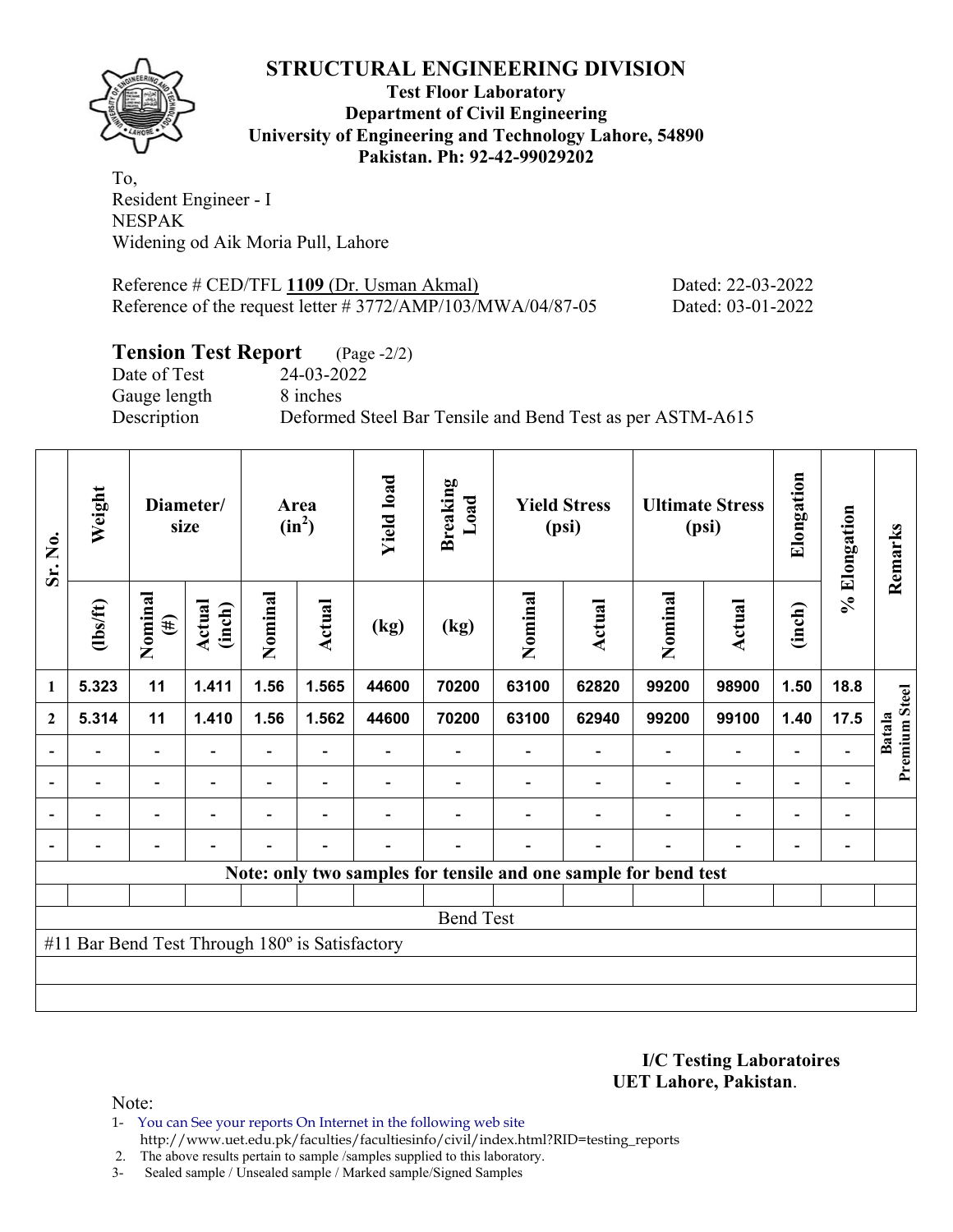

## **Test Floor Laboratory Department of Civil Engineering University of Engineering and Technology Lahore, 54890 Pakistan. Ph: 92-42-99029202**

To, Project Manager (ICPL) Izhar Construction (Pvt) Ltd OMBRe' Holdings Pvt Ltd Raiwind, Lahore

Reference # CED/TFL **1110** (Dr. Usman Akmal) Dated: 22-03-2022 Reference of the request letter # PMBRe'/Pttefaq/Steel/003 Dated: 21-03-2022

# **Tension Test Report** (Page -1/1)

Date of Test 24-03-2022 Gauge length 8 inches

Description Deformed Steel Bar Tensile and Bend Test as per ASTM-A615

| Sr. No.          | Weight   |                          | Diameter/<br><b>Size</b><br>(mm) |                | Area<br>$(in^2)$         | <b>Yield load</b>                                   | <b>Breaking</b><br>Load |         | <b>Yield Stress</b><br>(psi) |                                                                 | <b>Ultimate Stress</b><br>(psi) | Elongation               | % Elongation             | Remarks                 |
|------------------|----------|--------------------------|----------------------------------|----------------|--------------------------|-----------------------------------------------------|-------------------------|---------|------------------------------|-----------------------------------------------------------------|---------------------------------|--------------------------|--------------------------|-------------------------|
|                  | (1bs/ft) | Nominal                  | Actual                           | Nominal        | <b>Actual</b>            | (kg)                                                | (kg)                    | Nominal | Actual                       | Nominal                                                         | Actual                          | (inch)                   |                          |                         |
| $\mathbf{1}$     | 0.403    | 10                       | 9.86                             | 0.12           | 0.118                    | 4100                                                | 5800                    | 75324   | 76360                        | 106556                                                          | 108100                          | 1.10                     | 13.8                     |                         |
| $\boldsymbol{2}$ | 0.403    | 10                       | 9.87                             | 0.12           | 0.119                    | 4200                                                | 5900                    | 77161   | 78050                        | 108393                                                          | 109700                          | 1.10                     | 13.8                     | Ittefaq<br><b>Steel</b> |
|                  |          | Ξ.                       |                                  |                |                          |                                                     |                         |         |                              |                                                                 | $\blacksquare$                  | $\overline{\phantom{0}}$ |                          |                         |
|                  |          | $\overline{\phantom{a}}$ | $\overline{\phantom{a}}$         |                | $\blacksquare$           |                                                     |                         |         |                              | $\blacksquare$                                                  | $\overline{a}$                  | $\overline{\phantom{0}}$ | $\overline{\phantom{0}}$ |                         |
|                  | Ξ.       | $\overline{\phantom{a}}$ |                                  | $\overline{a}$ | $\overline{\phantom{0}}$ |                                                     |                         |         |                              | $\blacksquare$                                                  | $\blacksquare$                  | $\overline{\phantom{0}}$ | $\blacksquare$           |                         |
|                  |          | $\overline{\phantom{0}}$ | $\overline{\phantom{0}}$         |                | $\blacksquare$           |                                                     |                         |         | $\overline{\phantom{0}}$     | $\blacksquare$                                                  | $\overline{a}$                  | $\overline{\phantom{a}}$ |                          |                         |
|                  |          |                          |                                  |                |                          |                                                     |                         |         |                              | Note: only two samples for tensile and one sample for bend test |                                 |                          |                          |                         |
|                  |          |                          |                                  |                |                          |                                                     |                         |         |                              |                                                                 |                                 |                          |                          |                         |
|                  |          |                          |                                  |                |                          |                                                     | <b>Bend Test</b>        |         |                              |                                                                 |                                 |                          |                          |                         |
|                  |          |                          |                                  |                |                          | 10mm Dia Bar Bend Test Through 180° is Satisfactory |                         |         |                              |                                                                 |                                 |                          |                          |                         |
|                  |          |                          |                                  |                |                          |                                                     |                         |         |                              |                                                                 |                                 |                          |                          |                         |
|                  |          |                          |                                  |                |                          |                                                     |                         |         |                              |                                                                 |                                 |                          |                          |                         |

**I/C Testing Laboratoires UET Lahore, Pakistan**.

Note:

1- You can See your reports On Internet in the following web site http://www.uet.edu.pk/faculties/facultiesinfo/civil/index.html?RID=testing\_reports

2. The above results pertain to sample /samples supplied to this laboratory.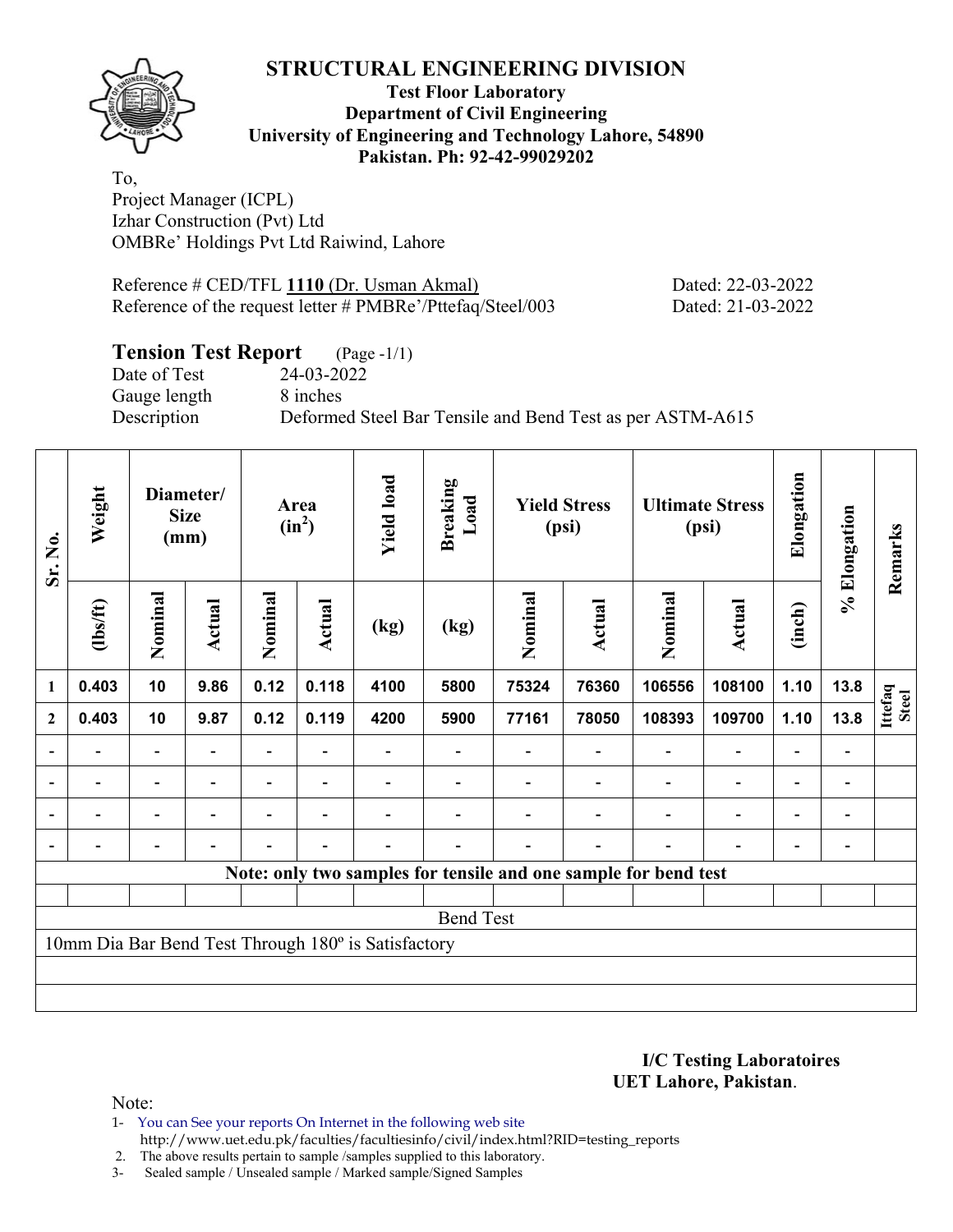

### **Test Floor Laboratory Department of Civil Engineering University of Engineering and Technology Lahore, 54890 Pakistan. Ph: 92-42-99029202**

To, Sub Divisional Officer Building Sub Division Shahkot (Construction of Residencies at RHC Muhammad Pura District Nankana Sahib)

### Reference # CED/TFL 1111 (Dr. Usman Akmal) Dated: 22-03-2022 Reference of the request letter # 743/SDO/BSD/SKT Dated: 09-02-2022

# **Tension Test Report** (Page -1/1) Date of Test 24-03-2022 Gauge length 8 inches Description Deformed Steel Bar Tensile and Bend Test as per ASTM-A615

| Sr. No. | Weight         |                                                     | Diameter/<br><b>Size</b><br>(inch) |                          | Area<br>$(in^2)$         | <b>Yield load</b> | <b>Breaking</b><br>Load |         | <b>Yield Stress</b><br>(psi) |                                                                 | <b>Ultimate Stress</b><br>(psi) | Elongation               | % Elongation                 | Remarks |
|---------|----------------|-----------------------------------------------------|------------------------------------|--------------------------|--------------------------|-------------------|-------------------------|---------|------------------------------|-----------------------------------------------------------------|---------------------------------|--------------------------|------------------------------|---------|
|         | $\frac{2}{10}$ | Nominal                                             | Actual                             | Nominal                  | Actual                   | (kg)              | (kg)                    | Nominal | <b>Actual</b>                | Nominal                                                         | <b>Actual</b>                   | (inch)                   |                              |         |
| 1       | 0.373          | 3/8                                                 | 0.373                              | 0.11                     | 0.110                    | 3200              | 4600                    | 64200   | 64380                        | 92200                                                           | 92600                           | 1.20                     | 15.0                         |         |
|         |                | $\overline{\phantom{0}}$                            |                                    | $\overline{\phantom{0}}$ |                          |                   |                         |         |                              |                                                                 | $\blacksquare$                  |                          | $\qquad \qquad \blacksquare$ |         |
|         |                | $\overline{\phantom{0}}$                            |                                    | $\overline{\phantom{0}}$ |                          |                   |                         |         |                              |                                                                 | $\blacksquare$                  |                          | $\overline{\phantom{0}}$     |         |
|         |                | $\overline{\phantom{a}}$                            | $\overline{a}$                     | -                        | $\overline{\phantom{a}}$ |                   | $\overline{a}$          |         |                              | $\overline{a}$                                                  | $\blacksquare$                  | $\overline{\phantom{0}}$ | $\qquad \qquad \blacksquare$ |         |
|         |                | $\overline{\phantom{0}}$                            |                                    | -                        |                          |                   |                         |         |                              |                                                                 |                                 | $\overline{\phantom{0}}$ | $\blacksquare$               |         |
|         |                |                                                     |                                    |                          |                          |                   |                         |         |                              |                                                                 |                                 |                          | -                            |         |
|         |                |                                                     |                                    |                          |                          |                   |                         |         |                              | Note: only one samples for tensile and one sample for bend test |                                 |                          |                              |         |
|         |                |                                                     |                                    |                          |                          |                   |                         |         |                              |                                                                 |                                 |                          |                              |         |
|         |                |                                                     |                                    |                          |                          |                   | <b>Bend Test</b>        |         |                              |                                                                 |                                 |                          |                              |         |
|         |                | 3/8" Dia Bar Bend Test Through 180° is Satisfactory |                                    |                          |                          |                   |                         |         |                              |                                                                 |                                 |                          |                              |         |
|         |                |                                                     |                                    |                          |                          |                   |                         |         |                              |                                                                 |                                 |                          |                              |         |
|         |                |                                                     |                                    |                          |                          |                   |                         |         |                              |                                                                 |                                 |                          |                              |         |

#### **I/C Testing Laboratoires UET Lahore, Pakistan**.

- 1- You can See your reports On Internet in the following web site http://www.uet.edu.pk/faculties/facultiesinfo/civil/index.html?RID=testing\_reports
- 2. The above results pertain to sample /samples supplied to this laboratory.
- 3- Sealed sample / Unsealed sample / Marked sample/Signed Samples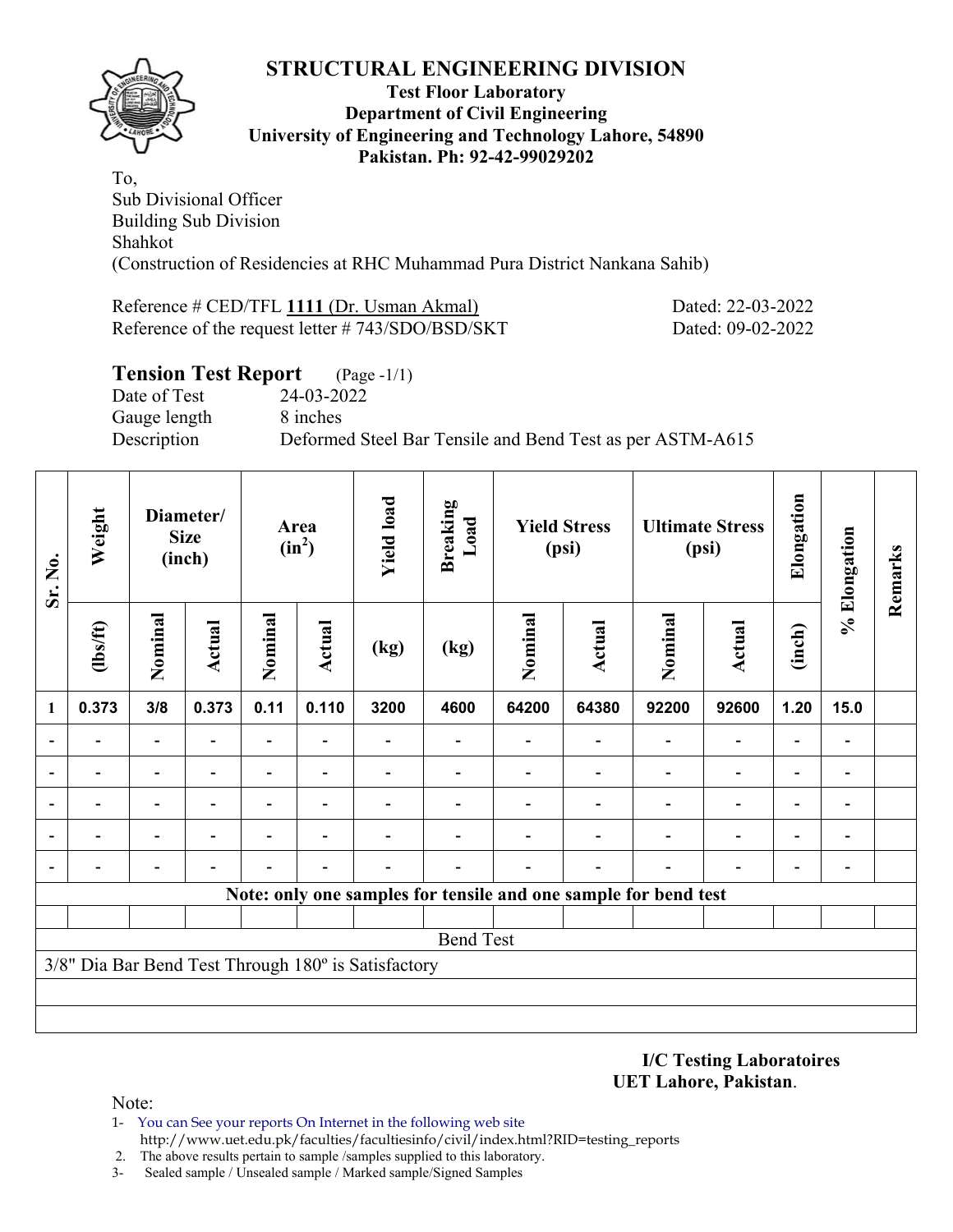

#### **Test Floor Laboratory Department of Civil Engineering University of Engineering and Technology Lahore, 54890 Pakistan. Ph: 92-42-99029202**

To, Sub Divisional Officer Building Sub Division Nankana Sahib (Baba Guru Nanka University at Nankana Sahib (Phase-I))

Reference # CED/TFL **1112** (Dr. Usman Akmal) Dated: 22-03-2022 Reference of the request letter # 801/SDO/BSD/NNS Dated: 23-02-2022

## **Tension Test Report** (Page -1/1)

Date of Test 24-03-2022 Gauge length 8 inches

Description Deformed Steel Bar Tensile and Bend Test as per ASTM-A615

| Sr. No.                  | Weight         |                          | Diameter/<br><b>Size</b><br>(inch) |                          | Area<br>$(in^2)$ | <b>Yield load</b>                                   | <b>Breaking</b><br>Load                                         |         | <b>Yield Stress</b><br>(psi) |         | <b>Ultimate Stress</b><br>(psi) | Elongation               | % Elongation             | Remarks |
|--------------------------|----------------|--------------------------|------------------------------------|--------------------------|------------------|-----------------------------------------------------|-----------------------------------------------------------------|---------|------------------------------|---------|---------------------------------|--------------------------|--------------------------|---------|
|                          | (1bs/ft)       | Nominal                  | <b>Actual</b>                      | Nominal                  | <b>Actual</b>    | (kg)                                                | (kg)                                                            | Nominal | Actual                       | Nominal | Actual                          | (inch)                   |                          |         |
| 1                        | 0.365          | 3/8                      | 0.370                              | 0.11                     | 0.107            | 3100                                                | 4600                                                            | 62200   | 63620                        | 92200   | 94400                           | 1.50                     | 18.8                     |         |
|                          |                | $\overline{\phantom{0}}$ |                                    | $\overline{\phantom{0}}$ |                  |                                                     |                                                                 |         |                              |         | $\overline{\phantom{0}}$        |                          | $\qquad \qquad$          |         |
|                          |                | -                        |                                    | -                        |                  |                                                     |                                                                 |         |                              |         | $\overline{\phantom{0}}$        |                          | $\overline{a}$           |         |
| $\overline{\phantom{0}}$ |                |                          |                                    |                          |                  |                                                     |                                                                 |         |                              |         |                                 |                          | $\overline{a}$           |         |
| $\blacksquare$           | $\blacksquare$ | $\overline{\phantom{0}}$ | ۰                                  |                          | ۰                |                                                     |                                                                 |         |                              |         | $\overline{\phantom{a}}$        | $\overline{\phantom{0}}$ | $\overline{\phantom{a}}$ |         |
| $\blacksquare$           | -              | -                        |                                    |                          |                  |                                                     |                                                                 |         |                              |         |                                 | $\overline{\phantom{0}}$ | -                        |         |
|                          |                |                          |                                    |                          |                  |                                                     | Note: only one samples for tensile and one sample for bend test |         |                              |         |                                 |                          |                          |         |
|                          |                |                          |                                    |                          |                  |                                                     |                                                                 |         |                              |         |                                 |                          |                          |         |
|                          |                |                          |                                    |                          |                  |                                                     | <b>Bend Test</b>                                                |         |                              |         |                                 |                          |                          |         |
|                          |                |                          |                                    |                          |                  | 3/8" Dia Bar Bend Test Through 180° is Satisfactory |                                                                 |         |                              |         |                                 |                          |                          |         |
|                          |                |                          |                                    |                          |                  |                                                     |                                                                 |         |                              |         |                                 |                          |                          |         |
|                          |                |                          |                                    |                          |                  |                                                     |                                                                 |         |                              |         |                                 |                          |                          |         |

#### **I/C Testing Laboratoires UET Lahore, Pakistan**.

- 1- You can See your reports On Internet in the following web site http://www.uet.edu.pk/faculties/facultiesinfo/civil/index.html?RID=testing\_reports
- 2. The above results pertain to sample /samples supplied to this laboratory.
- 3- Sealed sample / Unsealed sample / Marked sample/Signed Samples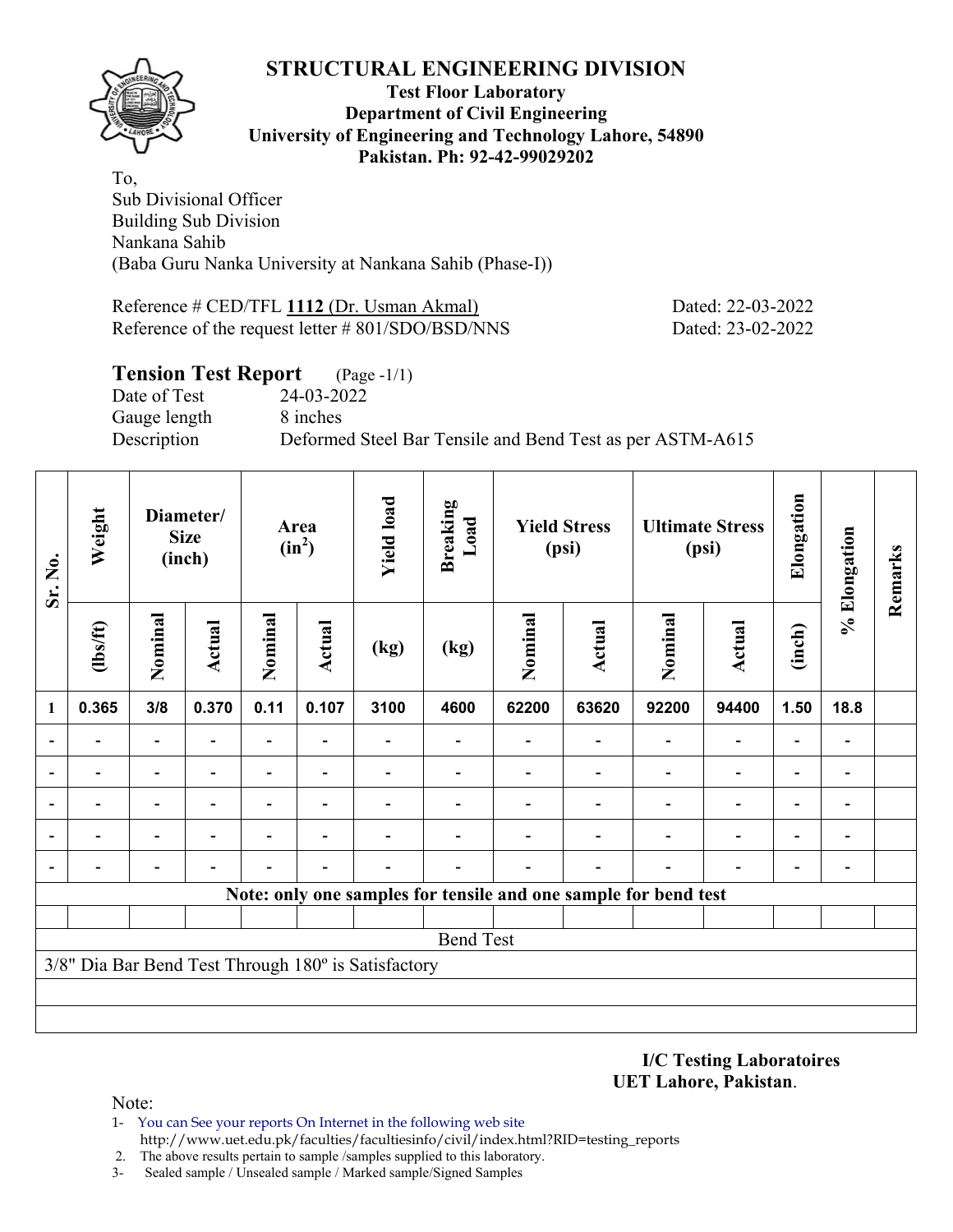

### **Test Floor Laboratory Department of Civil Engineering University of Engineering and Technology Lahore, 54890 Pakistan. Ph: 92-42-99029202**

To, M/S Defence Housing Authority. Lahore Cantt (Infra Dev Works of Sector-4 (Rahbar) DHA Phase-XI) – (M/s DHA-C)

Reference # CED/TFL 1113 (Dr. Usman Akmal) Dated: 22-03-2022 Reference of the request letter # 408/241/32/Lab/79/3945 Dated: 21-03-2022

# **Tension Test Report** (Page -1/1)

Date of Test 24-03-2022 Gauge length 8 inches

Description Deformed Steel Bar Tensile and Bend Test as per ASTM-A615

| Sr. No.        | Weight                                        |                          | Diameter/<br>size        |         | Area<br>$(in^2)$         | <b>Yield load</b> | <b>Breaking</b><br>Load |         | <b>Yield Stress</b><br>(psi) |                                                                 | <b>Ultimate Stress</b><br>(psi) | Elongation               | % Elongation                 | Remarks    |
|----------------|-----------------------------------------------|--------------------------|--------------------------|---------|--------------------------|-------------------|-------------------------|---------|------------------------------|-----------------------------------------------------------------|---------------------------------|--------------------------|------------------------------|------------|
|                | $\frac{2}{10}$                                | Nominal<br>$(\#)$        | Actual<br>(inch)         | Nominal | Actual                   | (kg)              | (kg)                    | Nominal | Actual                       | Nominal                                                         | Actual                          | (inch)                   |                              |            |
| 1              | 0.370                                         | $\mathbf{3}$             | 0.372                    | 0.11    | 0.109                    | 3500              | 5200                    | 70200   | 70860                        | 104200                                                          | 105300                          | 1.40                     | 17.5                         |            |
| $\mathbf{2}$   | 0.371                                         | $\mathbf{3}$             | 0.372                    | 0.11    | 0.109                    | 3500              | 5200                    | 70200   | 70810                        | 104200                                                          | 105200                          | 1.20                     | 15.0                         | Moiz Steel |
|                |                                               | $\overline{\phantom{0}}$ |                          |         |                          |                   |                         |         |                              |                                                                 | $\overline{\phantom{0}}$        | $\overline{a}$           |                              |            |
| $\blacksquare$ | $\overline{\phantom{0}}$                      | $\blacksquare$           | $\overline{\phantom{0}}$ |         | $\blacksquare$           |                   |                         |         |                              | $\overline{\phantom{0}}$                                        | $\overline{\phantom{a}}$        | $\overline{\phantom{a}}$ | $\overline{\phantom{a}}$     |            |
| $\blacksquare$ |                                               | $\overline{\phantom{0}}$ |                          |         |                          |                   |                         |         |                              | ۰                                                               | $\overline{\phantom{0}}$        | $\overline{\phantom{0}}$ | $\overline{\phantom{0}}$     |            |
|                | -                                             | $\overline{\phantom{0}}$ |                          |         | $\overline{\phantom{a}}$ | -                 |                         |         | $\overline{\phantom{0}}$     | $\blacksquare$                                                  | $\overline{\phantom{0}}$        | $\overline{\phantom{a}}$ | $\qquad \qquad \blacksquare$ |            |
|                |                                               |                          |                          |         |                          |                   |                         |         |                              | Note: only two samples for tensile and one sample for bend test |                                 |                          |                              |            |
|                |                                               |                          |                          |         |                          |                   |                         |         |                              |                                                                 |                                 |                          |                              |            |
|                | <b>Bend Test</b>                              |                          |                          |         |                          |                   |                         |         |                              |                                                                 |                                 |                          |                              |            |
|                | #3 Bar Bend Test Through 180° is Satisfactory |                          |                          |         |                          |                   |                         |         |                              |                                                                 |                                 |                          |                              |            |
|                |                                               |                          |                          |         |                          |                   |                         |         |                              |                                                                 |                                 |                          |                              |            |
|                |                                               |                          |                          |         |                          |                   |                         |         |                              |                                                                 |                                 |                          |                              |            |

**I/C Testing Laboratoires UET Lahore, Pakistan**.

Note:

1- You can See your reports On Internet in the following web site http://www.uet.edu.pk/faculties/facultiesinfo/civil/index.html?RID=testing\_reports

2. The above results pertain to sample /samples supplied to this laboratory.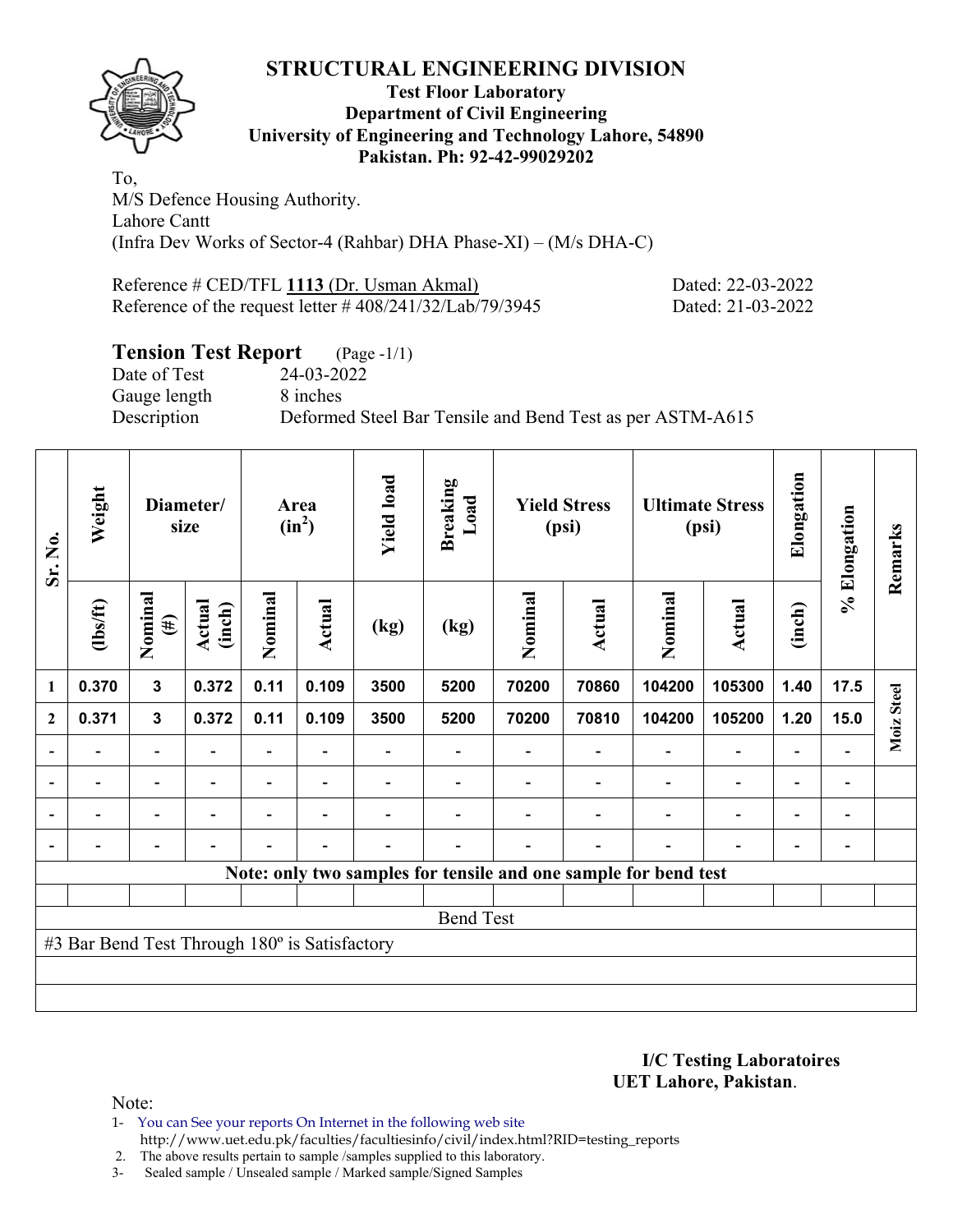

## **Test Floor Laboratory Department of Civil Engineering University of Engineering and Technology Lahore, 54890 Pakistan. Ph: 92-42-99029202**

To, Chief Resident Engineer Project Implement Consultants (PICs) Jalalpur Irrigation Project (JIP) Construction of Jalalpur Irrigation Canal and Its System (RD 52+000 to 225+500)

| Reference # CED/TFL 1118 (Dr. M Rizwan Riaz)           | Dated: 24-03-2022 |
|--------------------------------------------------------|-------------------|
| Reference of the request letter # JIPIC/TECH/CRE/P2/70 | Dated: 23-03-2022 |

## **Tension Test Report** (Page -1/1)

Date of Test 24-03-2022 Gauge length 8 inches

Description Deformed Steel Bar Tensile and Bend Test as per ASTM-A615

| Sr. No.                  | Weight                                         |                          | Diameter/<br><b>Size</b> |         | Area<br>$(in^2)$ | <b>Yield load</b> | <b>Breaking</b><br>Load |                                                                   | <b>Yield Stress</b><br>(psi) |         | <b>Ultimate Stress</b><br>(psi) | Elongation               | % Elongation                 | Remarks                               |
|--------------------------|------------------------------------------------|--------------------------|--------------------------|---------|------------------|-------------------|-------------------------|-------------------------------------------------------------------|------------------------------|---------|---------------------------------|--------------------------|------------------------------|---------------------------------------|
|                          | (1bs/ft)                                       | Nominal<br>$(\#)$        | <b>Actual</b><br>(inch)  | Nominal | Actual           | (kg)              | (kg)                    | Nominal                                                           | Actual                       | Nominal | Actual                          | (inch)                   |                              |                                       |
| 1                        | 4.138                                          | 10                       | 1.244                    | 1.27    | 1.216            | 33600             | 55800                   | 58400                                                             | 60890                        | 96900   | 101200                          | 1.50                     | 18.8                         |                                       |
| $\mathbf{2}$             | 4.158                                          | 10                       | 1.247                    | 1.27    | 1.222            | 33400             | 56200                   | 58000                                                             | 60230                        | 97600   | 101400                          | 1.40                     | 17.5                         |                                       |
| 3                        | 4.145                                          | 10                       | 1.245                    | 1.27    | 1.218            | 33600             | 56200                   | 58400                                                             | 60790                        | 97600   | 101700                          | 1.50                     | 18.8                         | <b>SGI</b> (Pakistan)<br><b>Steel</b> |
|                          |                                                |                          |                          |         |                  |                   |                         |                                                                   |                              |         |                                 |                          |                              |                                       |
| $\overline{\phantom{0}}$ |                                                | $\overline{\phantom{0}}$ |                          |         |                  |                   |                         |                                                                   |                              |         | $\overline{\phantom{0}}$        | $\overline{\phantom{0}}$ | $\qquad \qquad \blacksquare$ |                                       |
| $\overline{\phantom{a}}$ |                                                |                          |                          |         |                  |                   |                         |                                                                   |                              |         |                                 | $\overline{\phantom{0}}$ | $\qquad \qquad \blacksquare$ |                                       |
|                          |                                                |                          |                          |         |                  |                   |                         | Note: only three samples for tensile and one sample for bend test |                              |         |                                 |                          |                              |                                       |
|                          |                                                |                          |                          |         |                  |                   |                         |                                                                   |                              |         |                                 |                          |                              |                                       |
|                          |                                                |                          |                          |         |                  |                   | <b>Bend Test</b>        |                                                                   |                              |         |                                 |                          |                              |                                       |
|                          | #10 Bar Bend Test Through 180° is Satisfactory |                          |                          |         |                  |                   |                         |                                                                   |                              |         |                                 |                          |                              |                                       |
|                          |                                                |                          |                          |         |                  |                   |                         |                                                                   |                              |         |                                 |                          |                              |                                       |
|                          |                                                |                          |                          |         |                  |                   |                         |                                                                   |                              |         |                                 |                          |                              |                                       |

**I/C Testing Laboratoires UET Lahore, Pakistan**.

- 1- You can See your reports On Internet in the following web site http://www.uet.edu.pk/faculties/facultiesinfo/civil/index.html?RID=testing\_reports
- 2. The above results pertain to sample /samples supplied to this laboratory.
- 3- Sealed sample / Unsealed sample / Marked sample/Signed Samples